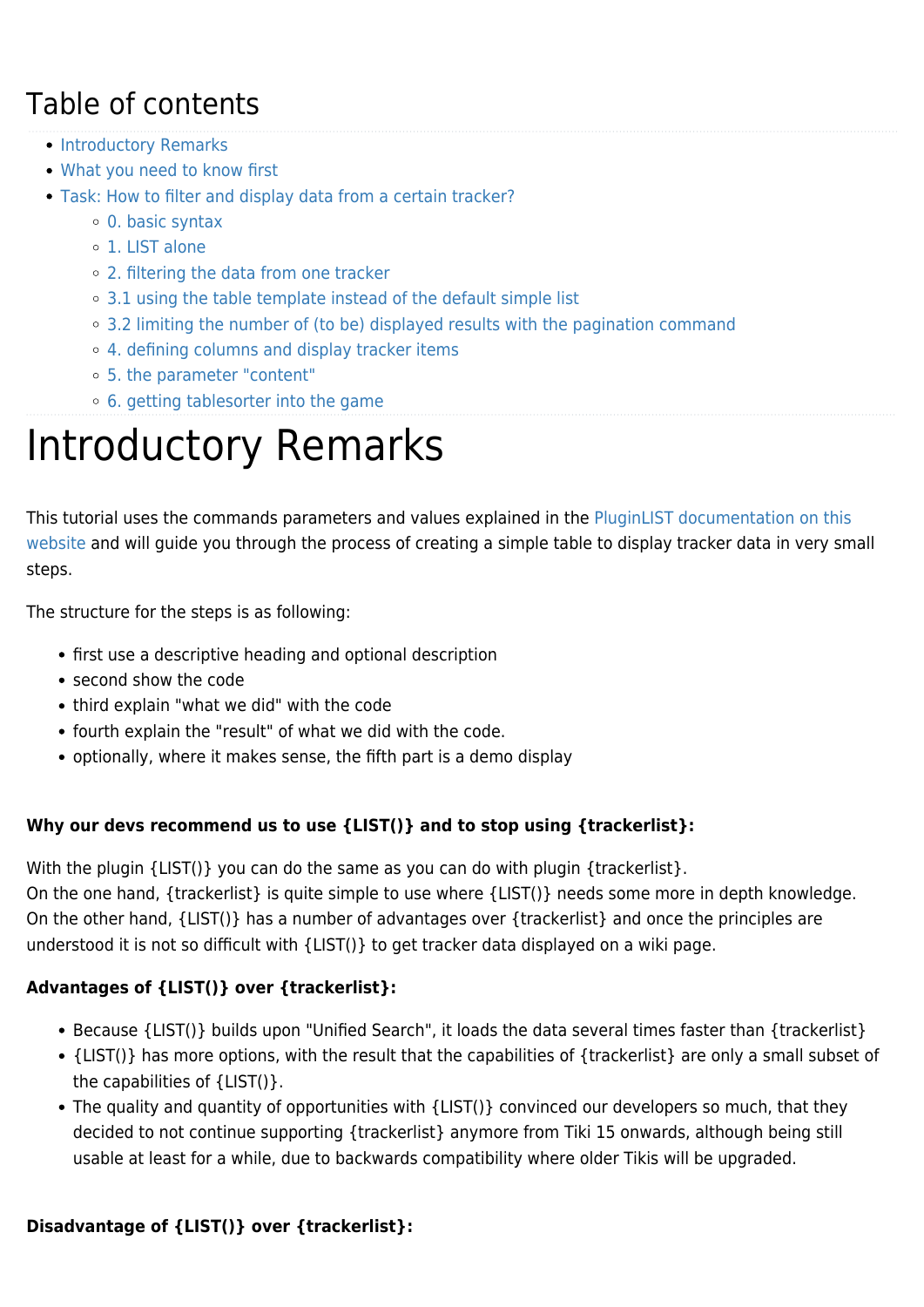{LIST()} has a somewhat steep learning curve. You need a bit longer to get the first result (however you can do much more with it).

# What you need to know first

{LIST()} has basically two main facets.

First you "filter" data, meaning you let the plugin {LIST()} search the data you want to display. The search is accomplished by the so called "Unified Search" feature, which has to be active in your Tiki. Second you display the filtered data with a huge number of options.

# Task: How to filter and display data from a certain tracker?

This website has a tracker which contains the features of Tiki (we call it Feature Tracker) and certain descriptive data about those features. Thus we want to display some data of this tracker for demonstration.

# 0. basic syntax

*Please mind, that the sort order of the parameters inside the commands is indifferent (meaning the order is not important). Same as with wiki plugin parameters it has no effect which parameter you write first. But it makes sense to stick to some general order (like a best practice) to make larger LIST plugins better readable by default, which might only perhaps make sense for you alone, but truly makes sense in a team based work environment.*

```
{LIST() } {inlinecommand1 parameter1="value1" parameter2="value2"}
{TAGCOMMAND2(parameter3="value3")}
      {inlinecommand3 parameter4="value4" parameter5="value5"}
      {inlinecommand4 parameter6="value6" parameter7="value7"}
{TAGCOMMAND2}
{TAGCOMMAND5(parameter8="value8")}
      {inlinecommand6 parameter9="value9" parameter10="value10"}
      {inlinecommand7 parameter11="value11" parameter12="value12"}
{TAGCOMMAND5}
{LIST}
```
### **Hints:**

The commands inside the List plugin in the "tag format" (written in capitals) are usual OUTPUT and FORMAT, whilst the inline commands (written in lower case) are usual filter, column, display etc. Two things can be very confusing for beginners:

a ) Sometimes output and format can (or have to) be used as inline commands as well

b) The names of commands, parameters or values can be the same, but have complete different effects / meanings. This is one reason, why the to date existing comprehensive LIST documentation tends to be only little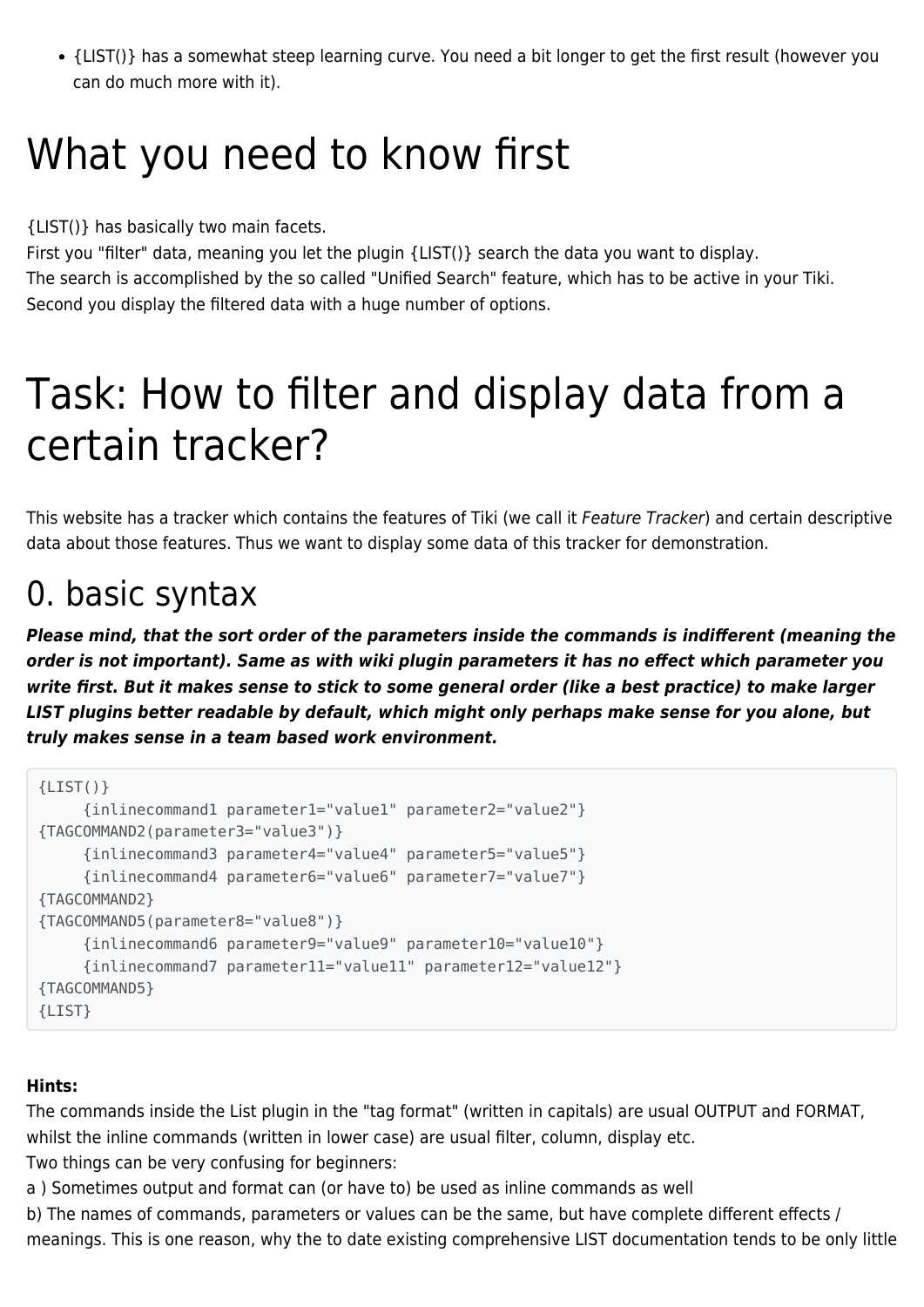useful for list-beginners or for non-tecchies.

# 1. LIST alone

 ${LIST() }$ Body of the LIST plugin containing the various commands {LIST}

#### **What we did:**

We just created the List plugin with only some descriptive text inside, which has no effect on the result. Mind: The body shall contain commands (in curly brackets). Wiki text is only for comments - in basic use cases. You are better off to avoid any non-commands, if you do not know what you do.

By only creating the empty List plugin, we already triggered a search query (actually an unspecified search query, searching for simply everything without any output directive).

We only told the List plugin: "you exist, so look what is in Tiki (in the database), once this wiki page (where we use the empty plugin) is opened in a browser." But we did not tell the List plugin what to do with the data.

#### **Result:**

The result of this code would be a list of about 50 items out of the database, actually wiki pages, as the List plugin without specific commands uses some default configurations related to search and pagination. The result can be different on other Tikis.

The result of this code has no real value, as we have no control about the results at this point (not yet without additional commands).

We do not display the result here, to not waste too much space with a long list of unusable results.

## 2. filtering the data from one tracker

```
{LIST() }{filter field="tracker_id" content="7"}
{LIST}
```
#### **What we did:**

Our "Feature Tracker" has the Id=7. The filter command (like most other commands as well) needs a parameter field to define what sort of data we want to filter.

Here we filter for a tracker Id, so we have the parameter field with the value tracker Id. Please mind the underscore instead of empty space: field="tracker\_id"!

Next, the filter command needs some specification which tracker Id we are looking for. There fore we use the parameter 'content with the value 7 .

{filter field="tracker id" content="7"} filters for all data that matches with the search for tracker  $Id=7$ , where it does not look for the tracker itself, but for the content of this tracker (we will understand this very point later, just take it as given for now).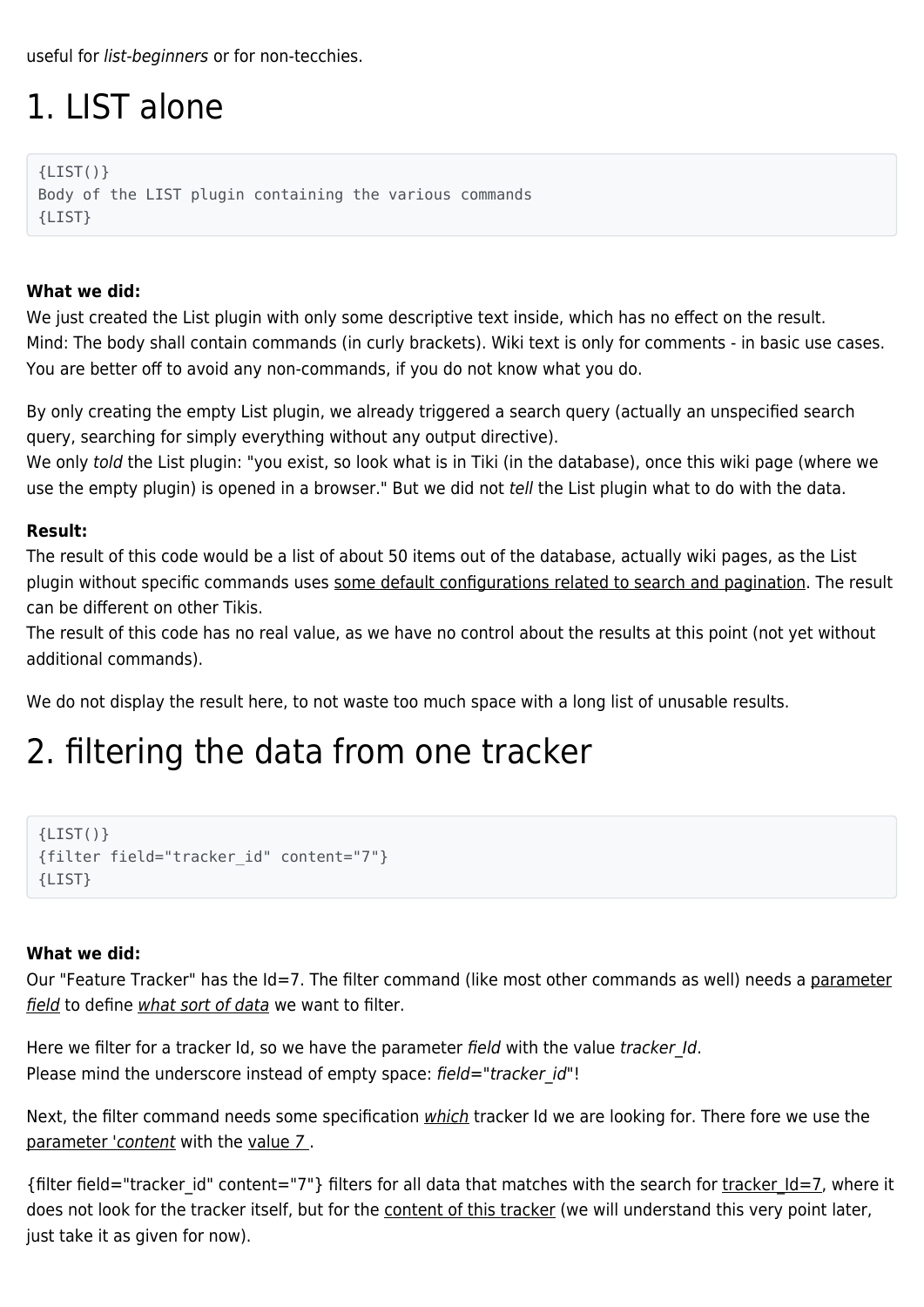#### **Result:**

The List plugin would display the first X items of the tracker with Id=7 (on this site 50 items of the "Feature Tracker", given no other admin changes configurations in the meantime).

This result as well has no value for us, but at least we already have broken the issue down to the tracker data we are looking for instead of filtering simply all existing data in the database.

We do not display the result here, to not waste too much space with a long list of unusable results.

## 3.1 using the table template instead of the default simple list

```
{LIST()}
{filter field="tracker_id" content="7"}
{OUTPUT(template="table")}
{OUTPUT}
{LIST}
```
#### **What we did:**

Using the output command with the parameter template="table", we told the plugin list to use a predefined template for displaying the output.

Plugin List in Tiki 15 knows the following templates (status March 2016):

- table (optionally to be combined with tablesorter)
- medialist (to display a fancy list)
- carousel (to display a Bootstrap Slideshow from a file gallery)
- count (to display the number of items of a search query)
- there are more advanced opportunities, but here we stick to the very basics for advanced output see here: [LIST - advanced output command](https://doc.tiki.org/tiki-editpage.php?page=LIST+-+advanced+output+command)

#### **Result:**

Now the plugin List does not anymore show the tracker items - neither as a list, nor as a table - BUT it displays a pagination with pagination links "below" an empty (invisible) table.

At the time of writing this page, the pagination offers 3 pages. As today this Tiki is configured to a standard pagination of 50 items and the tracker Id=7 contains the current features of Tiki 15, we can assume that we have about more than 100 and less than 151 features in Tiki.

| U |             |
|---|-------------|
|   | 1 (current) |
| 2 |             |
| 3 |             |
|   |             |
|   |             |

But why the tracker items are not displayed? The above information seems not to be very useful without any of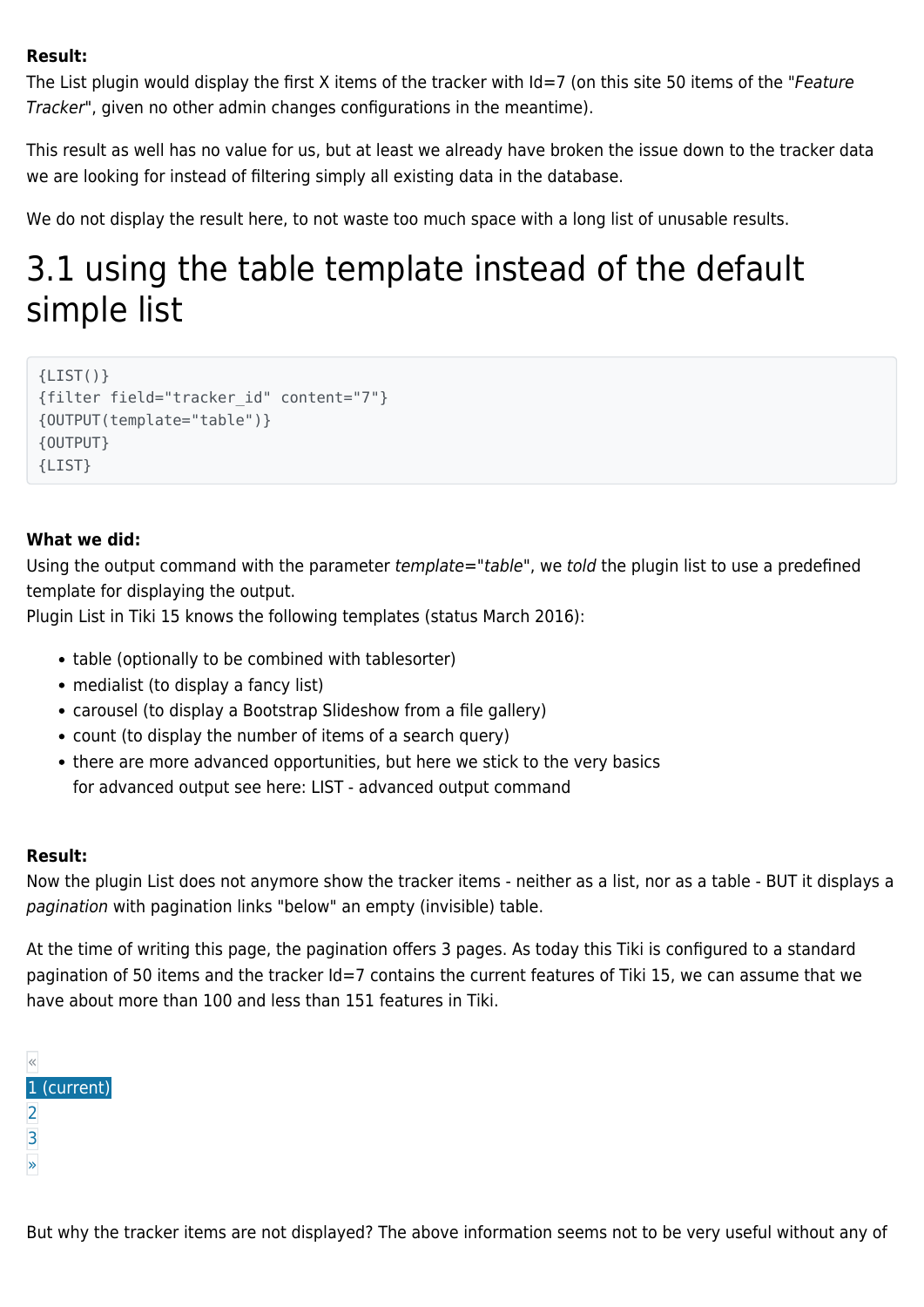the features displayed.

#### **Easy to answer:**

At first we know, that the List plugin already filtered the items of tracker Id=7, so it "spot on knows" about all of the items.

Secondly the Output command with the parameter *template="table"* "knows" that a pagination might be useful for us: The template table just contains a pagination by default and displays when settings apply in the background, for ex. our global settings.

On the other hand the template table needs additional information about which columns to display to being able display at least something.

Thus: no columns defined equals no content displayed.

### 3.2 limiting the number of (to be) displayed results with the pagination command

```
{LIST() } {pagination max=5}
      {filter field="tracker_id" content="7"}
{OUTPUT(template="table")}
{OUTPUT}
{LIST}
```
#### **What we did:**

We obviously use a (the) pagination command to limit the number of displayed results, for the case we would manage to get them displayed.

#### **Result:**

No change in display, but we are prepared for the next step: actually showing some items from the tracker.

# 4. defining columns and display tracker items

Please keep in mind:

At this point we need to know the permanent names and the Id numbers of the fields of tracker Id=7

```
{LIST() } {pagination max=5}
     {filter field="tracker_id" content="7"}
{OUTPUT(template="table")}
     {column field="tracker_field_f_62" label="Name" mode="raw"}
     {column field="tracker_field_f_93" label="Type" mode="raw"}
{OUTPUT}
{LIST}
```
#### **What we did:**

We defined two columns, which will be used (and is required) by the template table ... surely a table needs columns, like a car needs tires. A table without columns displays n content - see above No. 3.. The command "column" needs a parameter "field" to specify which of the data, which was filtered before will be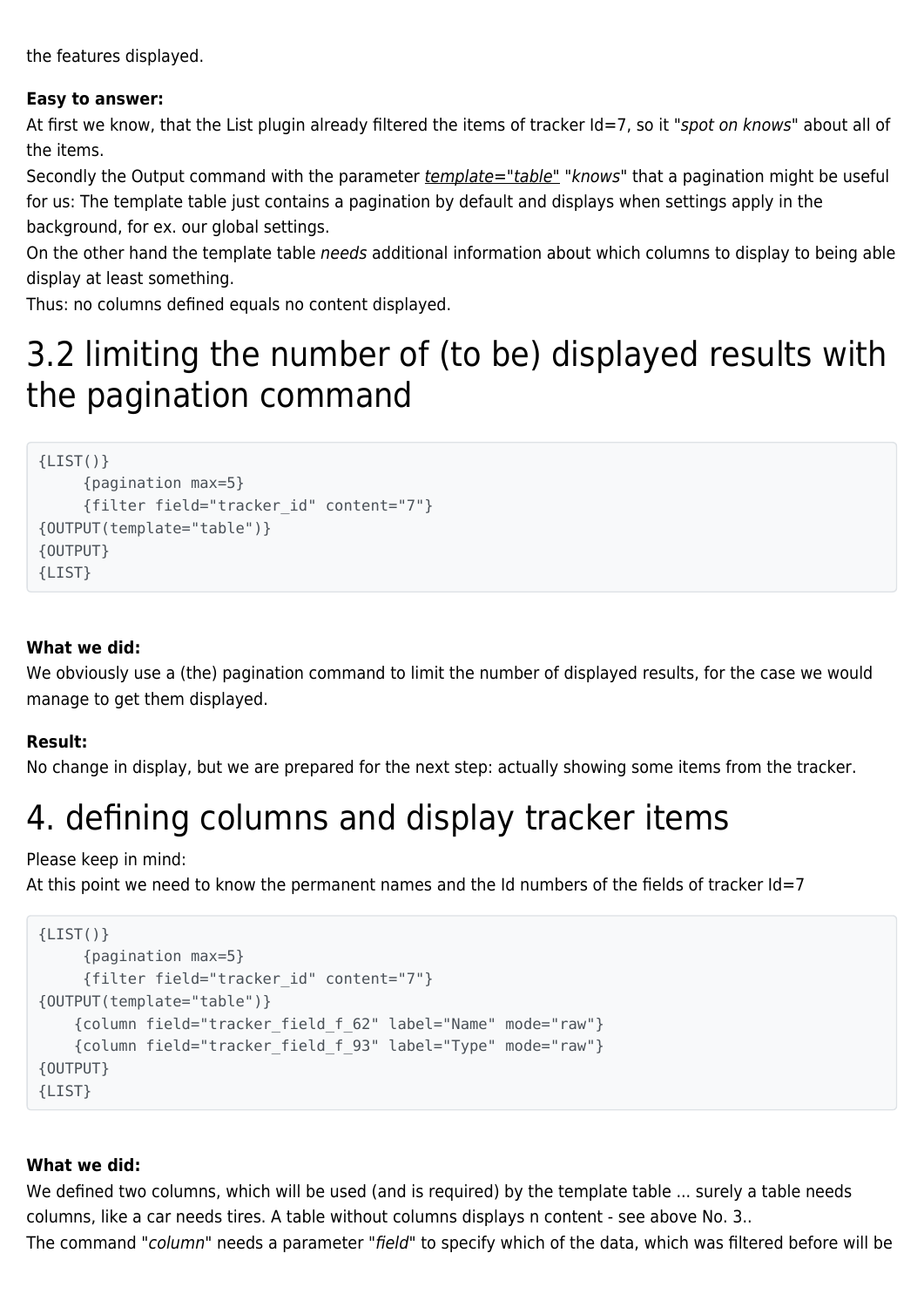displayed. Obviously the first column will display the tracker field with the **permanent name** tracker\_field\_f\_62 ... again mind the underscore instead of empty space: field="tracker\_field\_f\_62".

The parameter "label" defines the label of the heading of the column.

The parameter "mode" is important for more advanced use. At this point we should be satisfied, that we want to use "raw text" as output mode and we should just settle for the fact, that a link to the tracker item is defined in the tracker field definition at /tiki-admin\_tracker\_fields.php?trackerId=XYZ and in the FORMAT command (which we tackle later on).

#### **Result:**

Now we have everything in place for a first basic and useful result.

We paginated to max 5 items to not wasting too much space on this page and below we see a table with the two defined columns, based on the search query on tracker Id=7 and the output command on the fieldId 62 **by referencing its permanent name** tracker\_field\_f\_62 and fieldId 93 **by referencing its permanent name** tracker\_field\_f\_93:

| <b>Name</b>                | <b>Type</b> |
|----------------------------|-------------|
| Chat                       | Section     |
| Open standards & protocols | Other       |
| Platform independence      | Other       |
| <b>File Gallery</b>        | Section     |
| Multilingual               | Transversal |

| «              |
|----------------|
| (current)<br>1 |
| 2              |
| 3              |
|                |
|                |
| 23             |
|                |
|                |

### 5. the parameter "content"

As seen above, we used the parameter content in the command filter to specify, which tracker (respectively tracker Id) we are looking for.

The parameter content can be used as well for example in the command column, where it limits the displayed subset of the filtered search results?

Reminder:

- first we filter a subset of the data in the Tiki database with a unified search query from the List plugin (we say filter and List does the search for the resulting subset of the data we want to use.
- second we define which part of this subset of data will be displayed.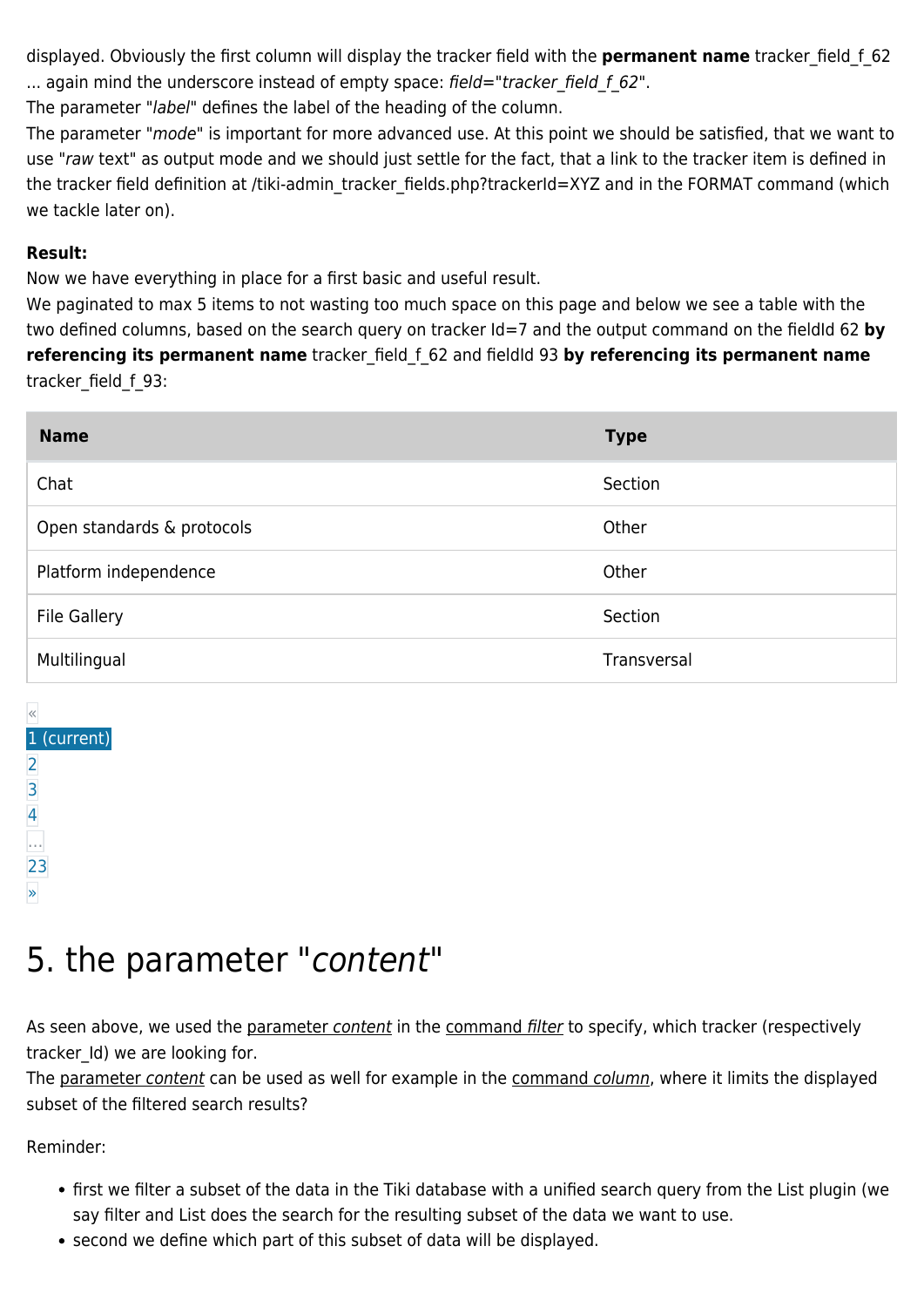third we define how the displayed date will be formatted=rendered (how it will be actually looking, if different from a default presetting).

The parameter content helps us with the second task: defining the part of the subset of the Tiki database data (filter / search results) we actually want to display.

#### Example:

When a tracker field is a category field and we defined a category tree for this field, a column with the parameter "field" and the value "tracker field my category field" will display the categories of the displayed items and an empty field when an item is not categorised. At this point the table will display all items of the tracker, whether categorised or not.

But when we add the parameter content and therein add a number of category Ids of the above mentioned category tree, then the table will only show items which are categorised with those categories, named in the value of the parameter content. Other categorised or non-categorised items will not be displayed anymore. The parameter content works with other field types than category as well.

a code example to be added

#### **What we did:**

**Result:**

### 6. getting tablesorter into the game

```
{LIST() } {pagination max=5}
      {filter field="tracker_id" content="7"}
{OUTPUT(template="table")}
     {column field="tracker_field_f_62" label="Name" mode="raw"}
     {column field="tracker_field_f_93" label="Type" mode="raw"}
     {tablesorter server="n" sortable="type:reset" tsortcolumns="type:text|type:text"
tsfilters="type:text|type:text" tspaginate="max:10" tscolselect="critical|5|6"}
{OUTPUT}
{LIST}
```
#### **What we did:**

**Result:**

| <b>Name</b>                | <b>Type</b> |
|----------------------------|-------------|
| Chat                       | Section     |
| Open standards & protocols | Other       |